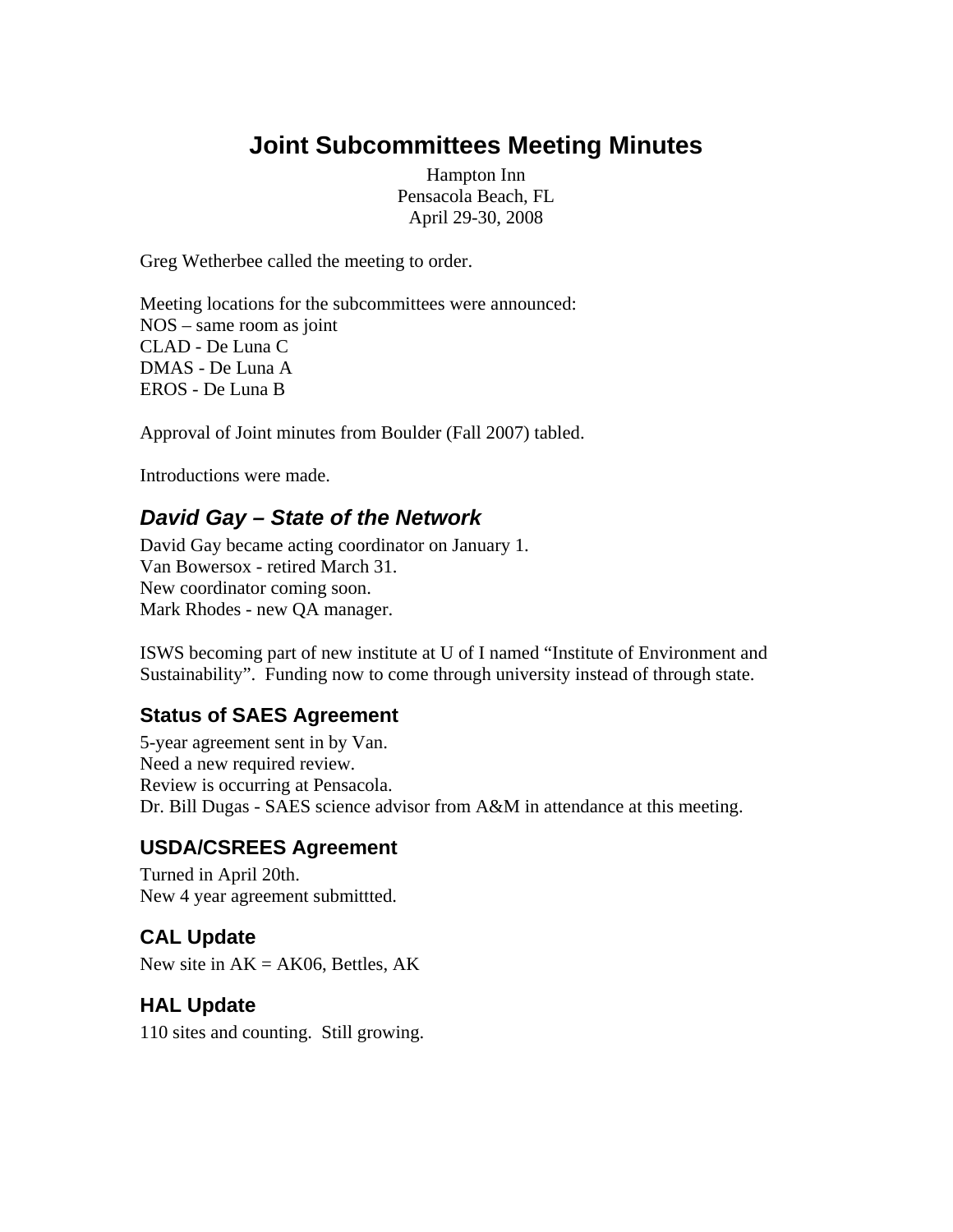## **AIRMoN**

New shipping protocol eliminated black box mailers and uses 6 packs of smaller cardboard boxes and is cheaper. AIRMoN Data are moving to the PO very quickly.

## **2008 Budget Meeting**

Washington, DC, July 16, 2008

### **New Training Classes - Proposal**

Coinciding with Spring and Fall meetings? Other ideas will be discussed in NOS to make training classes more affordable.

## *Bob Larson – Precip gauge update*

79 gages (combination installs(35) and purchases(44)) Software and gage updates. Documentation status = ongoing. Server Software nearly complete. 3 sites with telemetry - GOES, Internet, cell IP modem (automatic import). Other sites (email, manual import). Web access to precip data under development.

### **ETI issues**

Reviewed 818,000 15 minute records.

Under reporting: Optical sensor filtering and/or temperature filtering may be required.

Over reporting: Temperature issue. Changes to datalogger program may be required. Optical sensor. 10 sec measurements averaged every 1 minute from load cell output. Location of temperature measurements may be an issue. Currently it is temp of datalogger inside enclosure of gage (ETI) or separate logger enclosure (OTT).

One load cell failure on an ETI, probably from dropping bucket onto loadcell.

### **Ott issues**

Remote Monitoring Module (RMM). \$6790

RMM + Pluvio Gage, AC/DC: \$6790 RMM + Pluvio Gage. DC Only: \$6520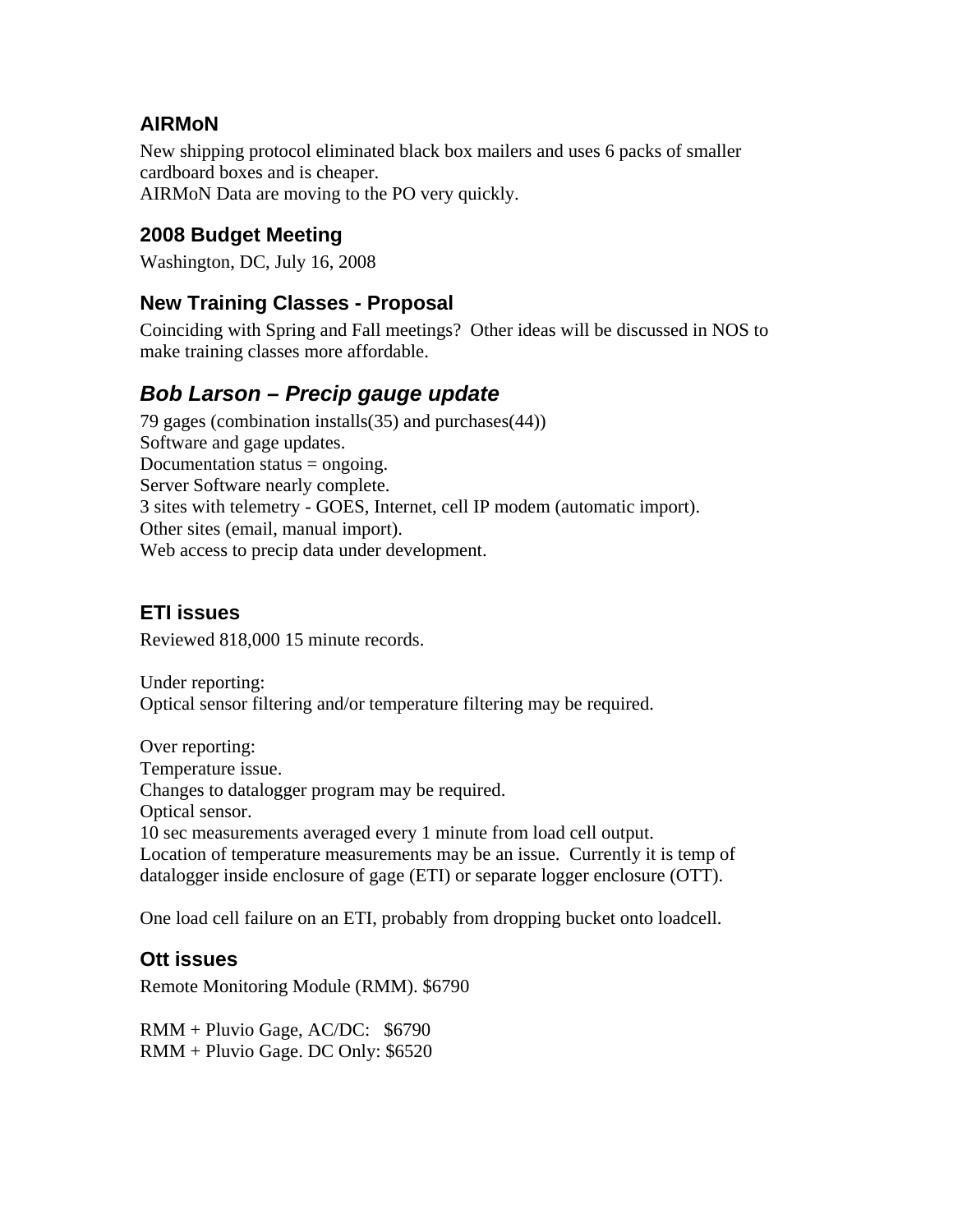## **Pluvio2 – new gage.**

400 cm area, 750 mm capacity. Non-realtime - 1 minute delay in data calculation Realtime  $= 6$  seconds delay 4 interface options (advancement from previous serial string output) Repairs done in Loveland, CO instead of Germany. Model is at PO for testing. IL MESONET getting 20 of these gages.

## *Bob Larson – Web Page*

Trying to post the website on the Inet this summer. nadp.com - cannot reach from some fed locations nadp.info - available nadp.edu - ???

# *Mark Rhodes – NADP Training Video*

Shot in HD – will create video clips in variety of formats.

## *Mark Rhodes – Data Validation results*

Two groups of students from a graduate level Statistics course at the University of Illinois at Urbana-Champaign are working with data from the NTN. One group is investigating a means to validate data from new sites. The second group is investigating data validation for existing sites.

At this time, results of their analyses are preliminary. Three clustering methods are under consideration for validation of data from new sites. A narrowed time window approach and a time series approach are under consideration for validation of data from existing sites. Preliminary results from both groups are encouraging.

# *Gary Lear – AMoN (Ammonia Monitoring Network)*

18 sites began sampling in October. 3 NC sites yet to start. Web page: nadpweb.sws.uiuc.edu/nh3net/. Improved shipping procedure  $\rightarrow$  reduced trip blank levels and MDL. Field SOPs completed. Draft lab and data management SOPs completed. Showed list of sites - wide range of NH3 concentrations. David Gay added – • Repetitive network tasks moved to CAL April 1.

- Running collocated network with Region 6 EPA Mark Sather (running network of passive Ogawas in South and Southwest).
- NC sites starting in May.

Funding for 2 years.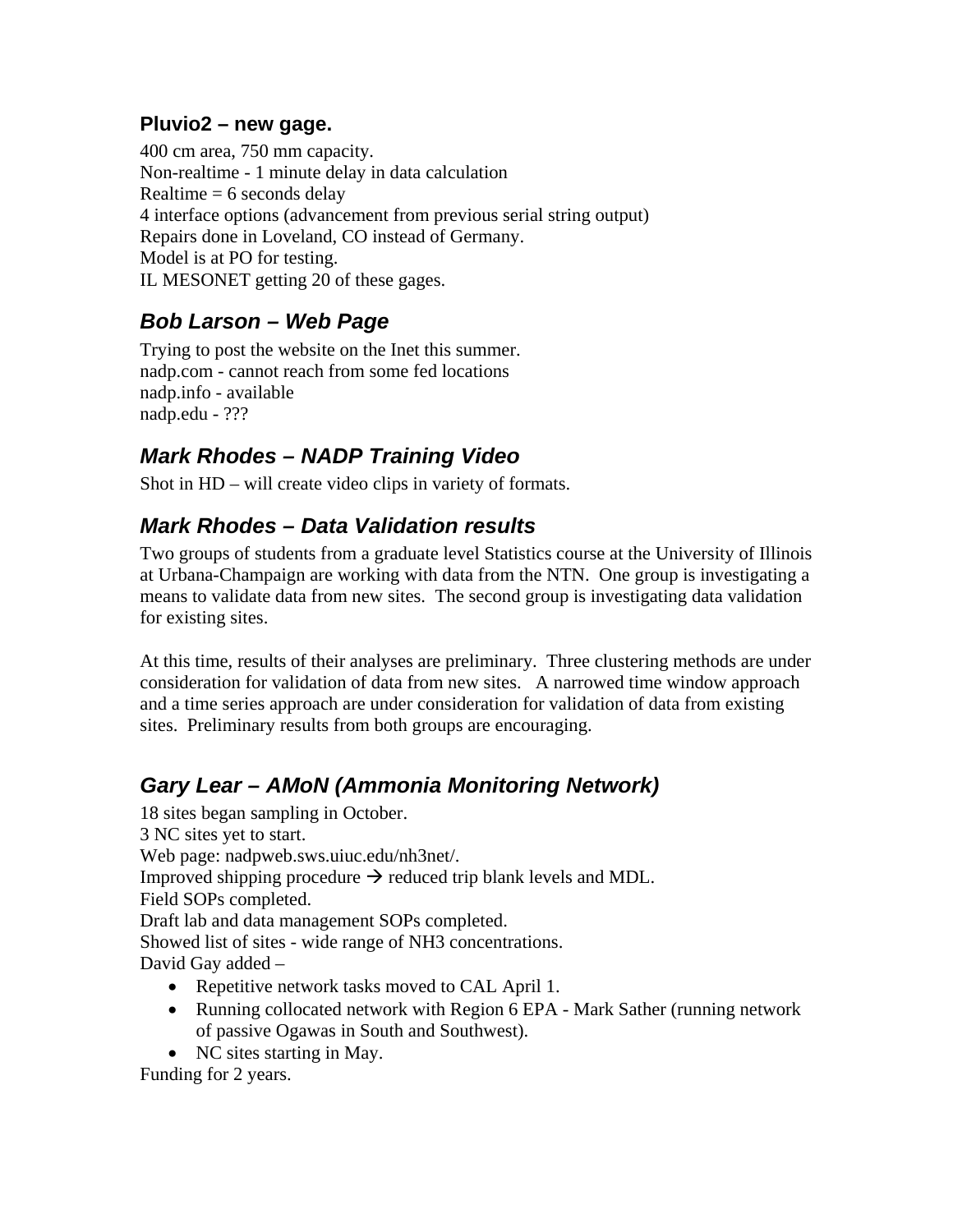**Data:** 

- PO has all of the data from the Radiello passives.
- Region 6's Ogawas they are sharing data.
- Other partnerships NC, LADCO, Environment Canada.

Goal: Trying to look at NHx contribution to total nitrogen deposition, and its role in particulate formation.

## *Eric Prestbo – MTN Update*

CAMR was vacated (courts said it was not done legally). Good news – there had been a rush to get data before rule put into effect. Now we have more time - control technology will not be active as quickly, which will allow us to get more baseline information. Maggie Kerchner reports that many states are moving forward with regulations. Need QA "newspaper" (newsletter) for real-time mercury data. 2nd draft of SOPs nearly complete. EPA-CAMD added support funding to selected monitoring sites. Focus on harmonization of methods. National Mercury Monitoring workshop - May 5-7 in Annapolis. Site liaison candidate identified. Intercomparison study at Beltsville, MD (EPA and NOAA). Dirk Felton with State of NY doing intercomparision study. First draft of data management SOPs nearly complete.

# *Pam Padgett – Governance Handbook*

Discussed Governance Handbook, which will be discussed on Thursday during the Executive Committee meeting.

# *Greg Wetherbee – Site Urbanization Study*

No effect on NTN data from changes in urbanization of land in proximity to NTN sites.

# *Gary Lear – subcommittee history lesson*

Proposal - combine NOS, DMAS, and EROS.

Establish a "New Initiatives Subcommittee", which would break into working groups for CLAD, Ammonia Monitoring, Ambient Mercury, Dry/Total Deposition, etc.

Proposal was discussed without any motions being made. More discussion to occur in Executive Committee.

# *Minutes – Fall 2007 (Boulder, CO)*

Minutes from Fall Joint Session were approved. Motion by Kristi Morris. Second by many. Motion approved.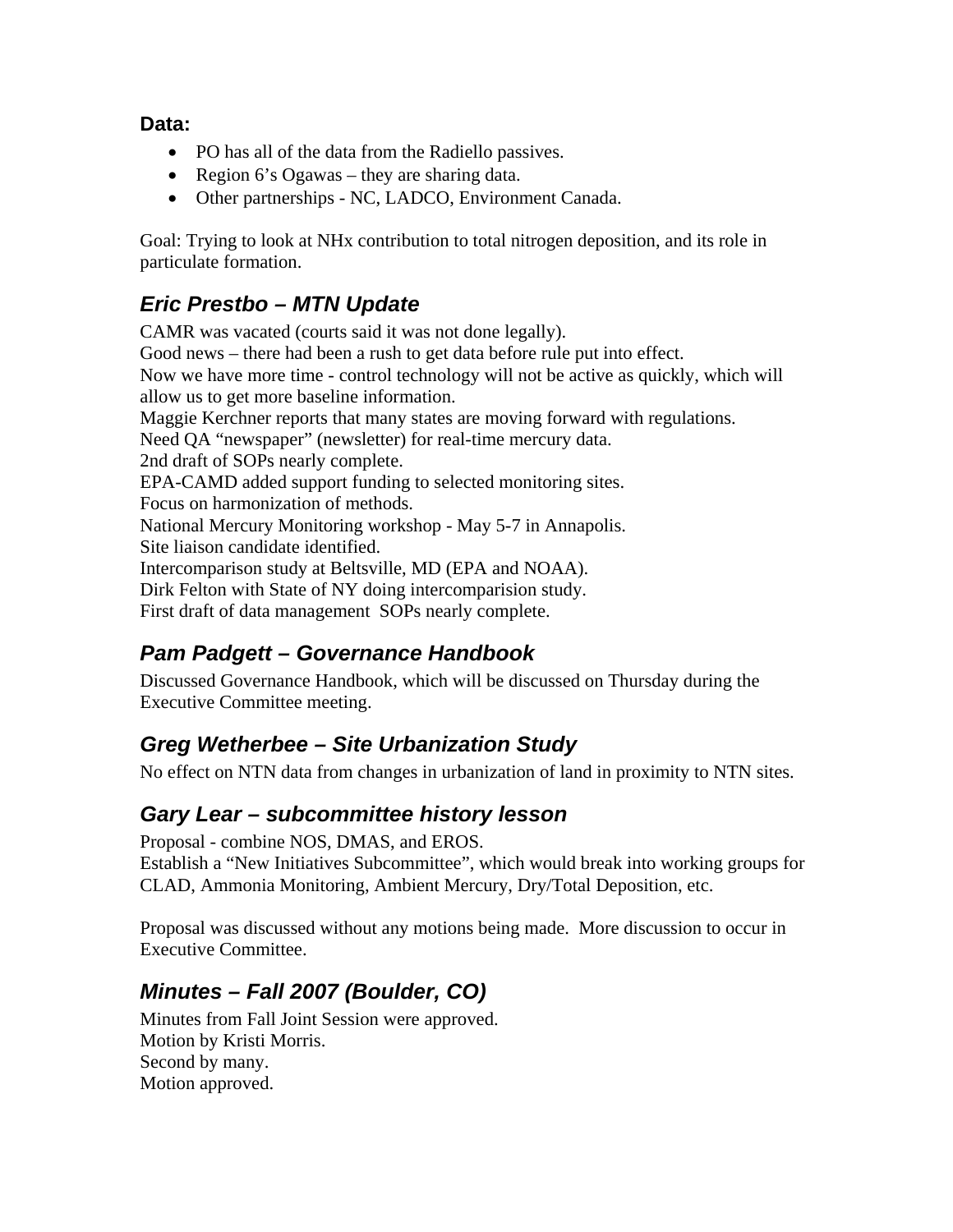## *DMAS Report*  Given by Gerard Van der Jagt. – See DMAS Minutes

# *EROS Report*

Given by Andrew Johnson. – See EROS Minutes

# *NOS Report*

Given by Greg Wetherbee – See NOS Minutes

# *QAAG Report*

Given by Mark Rhodes

# *CLAD Report*

Given by Doug Burns – See CLAD Minutes

# *Tracy Dombeck – Use of Resins to Measure Precip Chemistry*

Resin columns have been evaluated for bulk deposition for sodium, potassium, calcium and magnesium using 1M HCl for extractions (Crabtree and Trudgill, 1981) and throughfall for sulfate, nitrate and chloride using 1M KI as an extractant (Simkin et al., 2003). A study of throughfall in pine forests (Fenn and Poth, 2002) evaluated mixed bed resins for ammonium and nitrate using 2M KCl as the extractant and colorimetric methods for analysis. There has been work done to evaluate both cations and anions using KI as an extractant. The CAL can evaluate their capabilities and reproduce results obtained by the Rachel Carson Analytical Facility, (formerly Institute of Ecosystem Study's IES Analytical Laboratory). They developed and modified an IC method for analyzing chloride, nitrate, and sulfate with 1M KCl used as an extractant.

Where to start:

Develop/Modify IC method on CAL's back-up Dionex 500 instrument.

Evaluate CAL's capabilities to prepare, extract, and analyze resin column extracts.

- Analyze excess samples previously extracted by IES.
- Compare columns prepared by IES with columns prepared at CAL monthly composite with excess deposition from pre-determined sites and CAL's internally prepared QC solutions.
- Use NWRI samples to analyze for TN extracted in columns.
- Load  $\frac{1}{2}$  of KW group prepared columns and  $\frac{1}{2}$  of CAL prepared columns with CAL's in-house prepared QC solutions.

Time frame: 3-4 months, goal poster at NADP Fall Meeting.

Additional work - evaluate resins as throughfall and or wet deposition collection devices.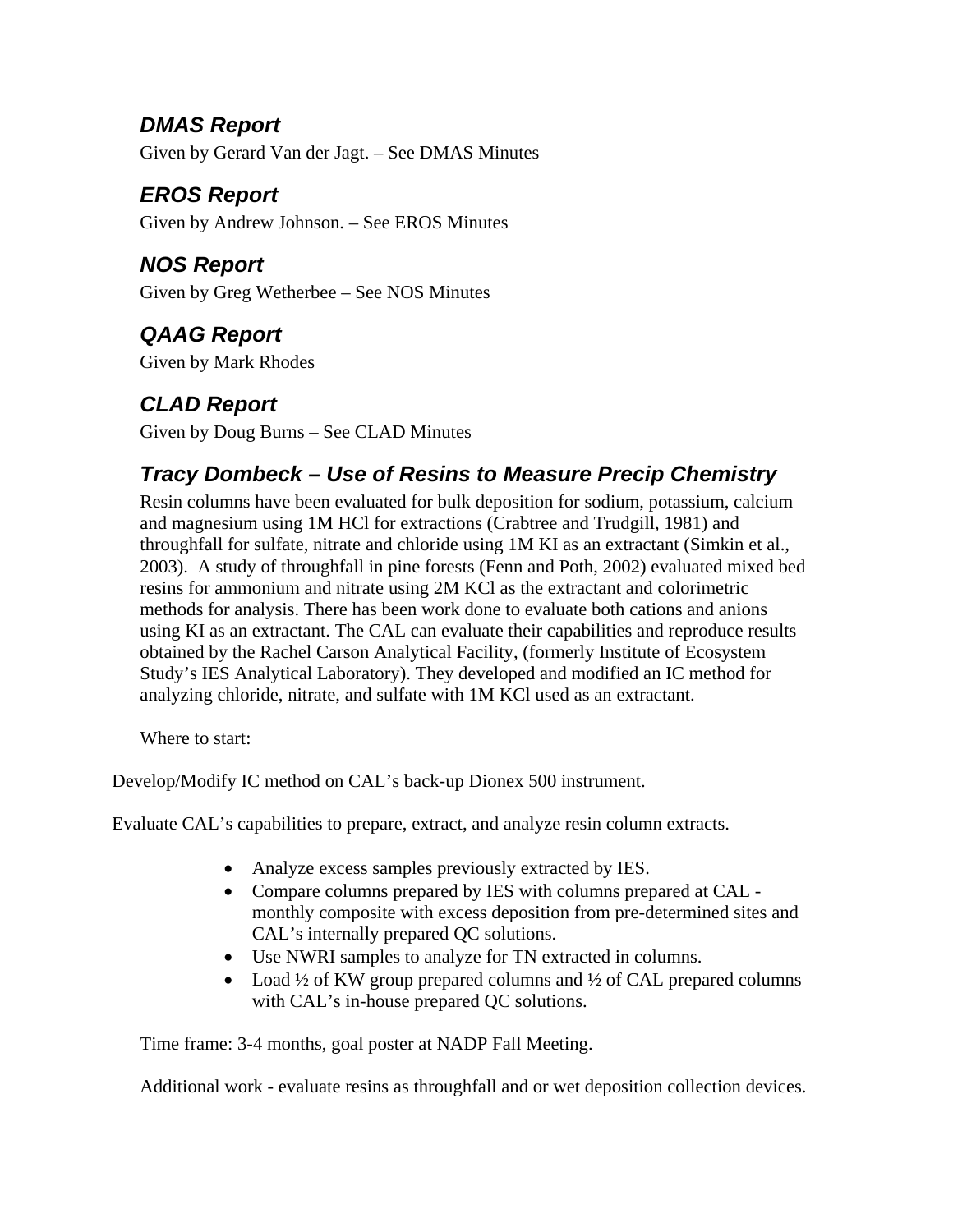Additional Lab studies:

- Additional resins/extractants for a variety of analytes.
- Stability of resins, temperatures, moisture
- methods of extraction, i.e. sonicating shaking
- extractants more instrument friendly

Additional field studies:

- Evaluate strength and stability of resins in freezing and drying conditions.
- Collector design.
- Length of collection periods.
- Comparative study between wet collectors and resin collectors.

What new things could NADP learn?

Monitoring in remote/heterogeneous terrain where saturation density is low so better resolution.

May improve evaluation of nitrogen deposition (better ammonium stability) May allow expansion of analytes in future, pesticides, trace species. May allow for increased sampling duration.

## *Spring Meeting Location*

| Location              | Votes |
|-----------------------|-------|
| <b>Charleston, SC</b> | 11    |
| Pensacola, FL         | 6     |
| Palm Springs, CA      | 19    |
| San Diego, CA         | 17    |
| Austin, TX            | 9     |
| San Antonio, TX       | 8     |
| Gary, IN              |       |

Kathy Douglas will work on package for each of the top 3 sites.

## *Greg Wetherbee – USGS Precipitation Chemistry Quality Assurance Project*

See NOS Minutes

## *Coordinator Job Search Update*

Search Committee: Mark Nilles